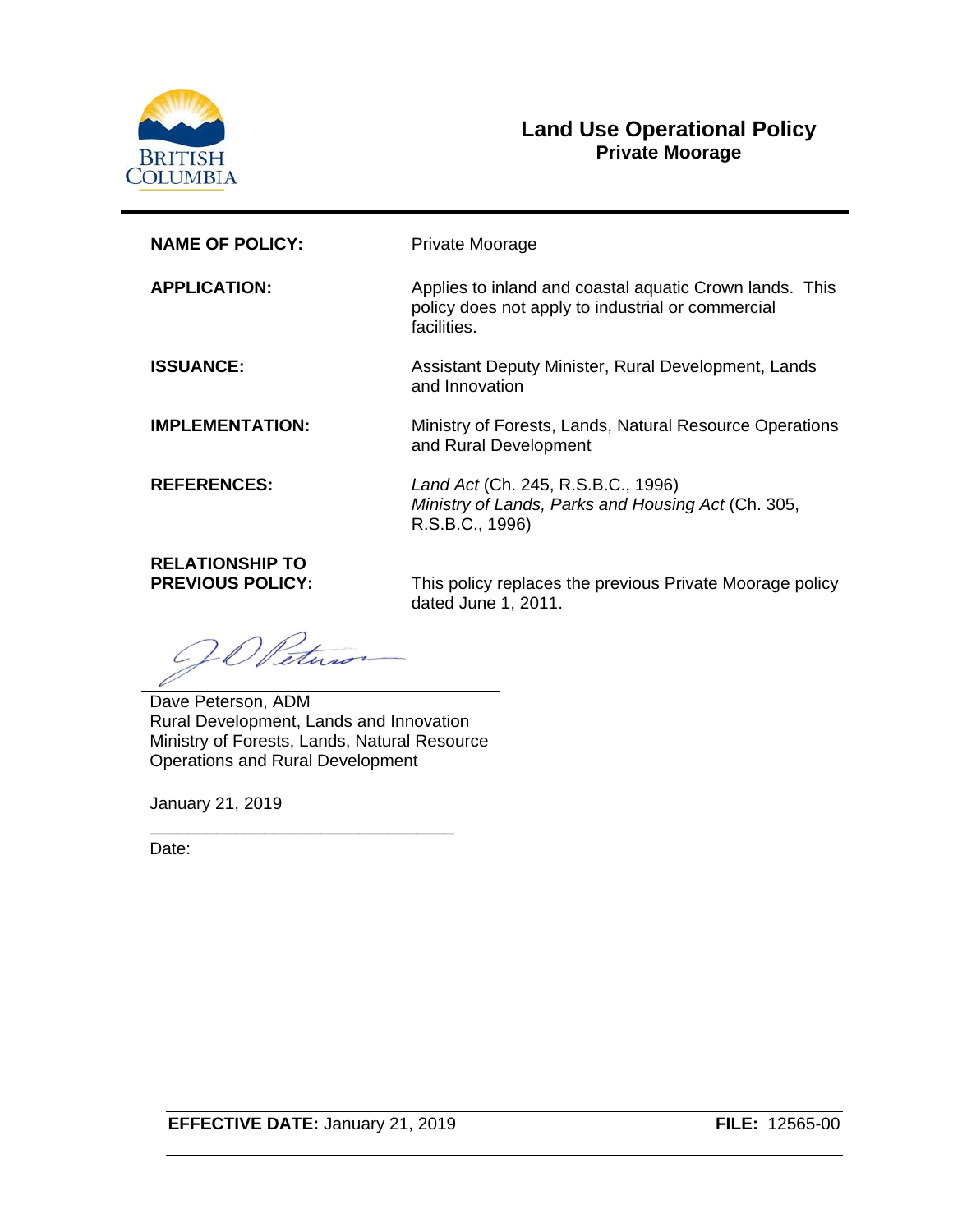| <b>APPROVED AMENDMENTS:</b> |                                   |                     |
|-----------------------------|-----------------------------------|---------------------|
| <b>Effective Date</b>       | <b>Briefing Note</b><br>/Approval | Summary of Changes: |
|                             |                                   |                     |
|                             |                                   |                     |
|                             |                                   |                     |
|                             |                                   |                     |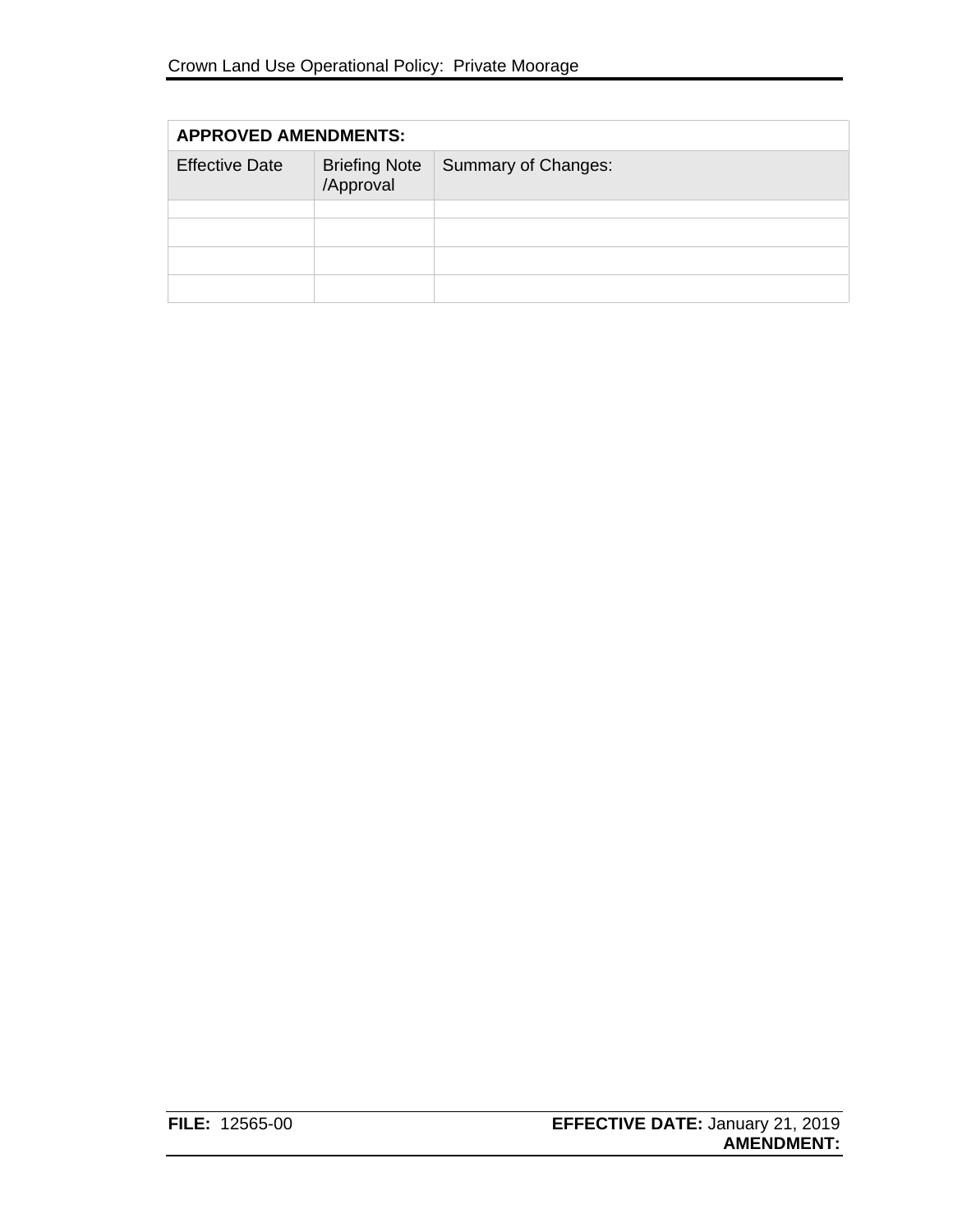### **Table of Contents**

| 1.               |      |                                                                  |  |
|------------------|------|------------------------------------------------------------------|--|
| 2.               |      |                                                                  |  |
| 3.               |      |                                                                  |  |
| $\overline{4}$ . |      |                                                                  |  |
| 5.               |      |                                                                  |  |
|                  | 5.1  |                                                                  |  |
|                  | 5.2  |                                                                  |  |
| 6.               |      |                                                                  |  |
| 7.               |      | AUTHORIZATIONS FOR SMALL MULTI-BERTH MOORAGE FACILITIES  4       |  |
| 8.               |      | FORESHORE FILLS, BREAKWATERS AND NON-MOORAGE STRUCTURES 4        |  |
| 9.               |      |                                                                  |  |
| 10.              |      |                                                                  |  |
|                  | 10.1 |                                                                  |  |
|                  |      |                                                                  |  |
|                  |      |                                                                  |  |
|                  |      |                                                                  |  |
|                  | 10.2 |                                                                  |  |
| 11.              |      |                                                                  |  |
|                  | 11.1 |                                                                  |  |
|                  | 11.2 |                                                                  |  |
|                  | 11.3 | 12.4.1 Transition of Tenure Issued Under Former Policy 6         |  |
|                  | 11.4 |                                                                  |  |
|                  |      |                                                                  |  |
| 12.              |      |                                                                  |  |
|                  |      |                                                                  |  |
|                  |      | APPENDIX 2. PRIVATE MOORAGE PROGRAM - ALLOCATION OVERVIEW  9     |  |
|                  |      |                                                                  |  |
|                  |      | APPENDIX 3 REQUIREMENTS AND BEST MANAGEMENT PRACTICES 10         |  |
|                  |      | APPENDIX 4 APPLICATION REQUIREMENTS - EXAMPLE PLANS  13          |  |
|                  |      | APPENDIX 5 PROCESS AND CRITERIA FOR DESIGNATING APPLICATION-ONLY |  |
|                  |      |                                                                  |  |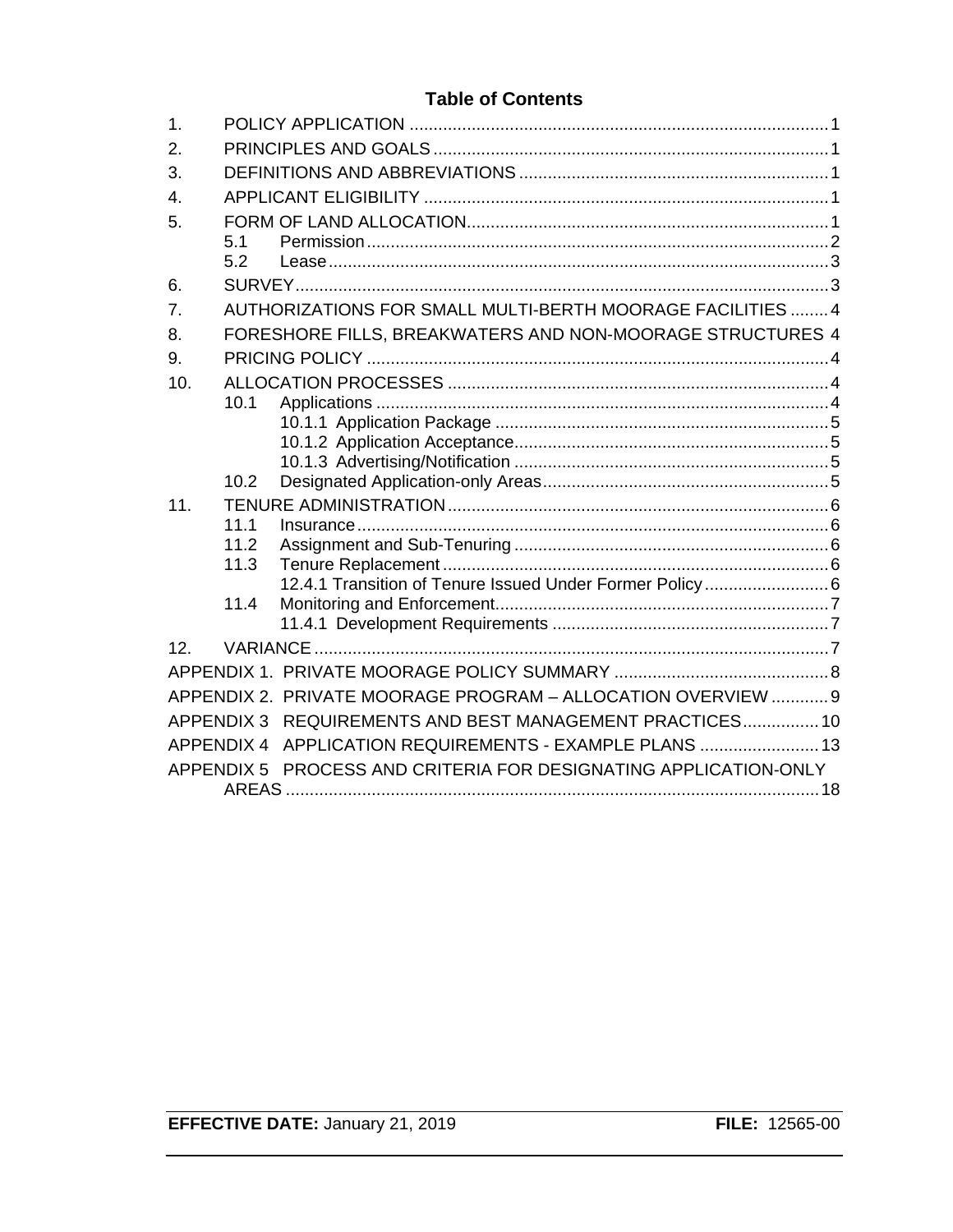# **1. POLICY APPLICATION**

<span id="page-3-0"></span>This policy applies to the disposition of aquatic Crown land (inland and coastal) for private moorage facilities that are affixed to and/or occupy aquatic Crown land. A private moorage facility is a dock, a permanent boat way (i.e. boat ramp / rail), or a stand-alone boat lift that is permanently affixed to aquatic Crown land; it is intended for the personal and private residential use by one or a number of individuals or a family unit for boat moorage. The policy does not apply to mooring buoys used for private moorage. These are regulated by Transport Canada under the federal *Navigation Protection Act*.

Moorage facilities for strata title or condominium developments of over three berths are administered under the provisions of the Residential policy where they have no related commercial facilities (e.g. gas bars) and are intended for private use of tenants.

Group moorage facilities of over three berths are administered under the provisions of Residential policy only where they have no related commercial activities. Group moorage with commercial activities are administered under the Commercial Marina policy.

## **2. PRINCIPLES AND GOALS**

<span id="page-3-1"></span>For information on Crown land allocation principles see [Crown Land Allocation](https://www2.gov.bc.ca/assets/gov/farming-natural-resources-and-industry/natural-resource-use/land-water-use/crown-land/allocation_principles.pdf)  [Principles.](https://www2.gov.bc.ca/assets/gov/farming-natural-resources-and-industry/natural-resource-use/land-water-use/crown-land/allocation_principles.pdf)

The objectives of the policy are to:

- reduce risk of impacts associated with the construction and use of private moorage facilities;
- ensure that policy and procedures complement other provincial and federal agency requirements;
- provide flexibility to allow regional and site specific issues and conditions to be considered and addressed;
- provide dock owners with best management practices and requirements; and,
- provide for different forms of allocation, with a range of rights, interests and obligations to meet a variety of circumstances and proponent needs.

## **3. DEFINITIONS AND ABBREVIATIONS**

<span id="page-3-2"></span>For a glossary of definitions and abbreviations see [Glossary and Abbreviations.](https://www2.gov.bc.ca/assets/gov/farming-natural-resources-and-industry/natural-resource-use/land-water-use/crown-land/glossary_and_abbreviations.pdf)

## **4. APPLICANT ELIGIBILITY**

<span id="page-3-3"></span>Applicants must be 19 years of age or older. Applicants are not required to be a Canadian Citizen or permanent resident of Canada.

# **5. FORM OF LAND ALLOCATION**

<span id="page-3-4"></span>For standard policy information on forms of allocation see [Form of Crown Land](http://www2.gov.bc.ca/assets/gov/farming-natural-resources-and-industry/natural-resource-use/land-water-use/crown-land/form_of_allocation.pdf)  [Allocation.](http://www2.gov.bc.ca/assets/gov/farming-natural-resources-and-industry/natural-resource-use/land-water-use/crown-land/form_of_allocation.pdf)

Refer to Appendix 1 for a summary of the forms and terms of Crown land allocation available for private moorage. Appendix 2 includes a flow diagram showing how the different allocation types may be triggered.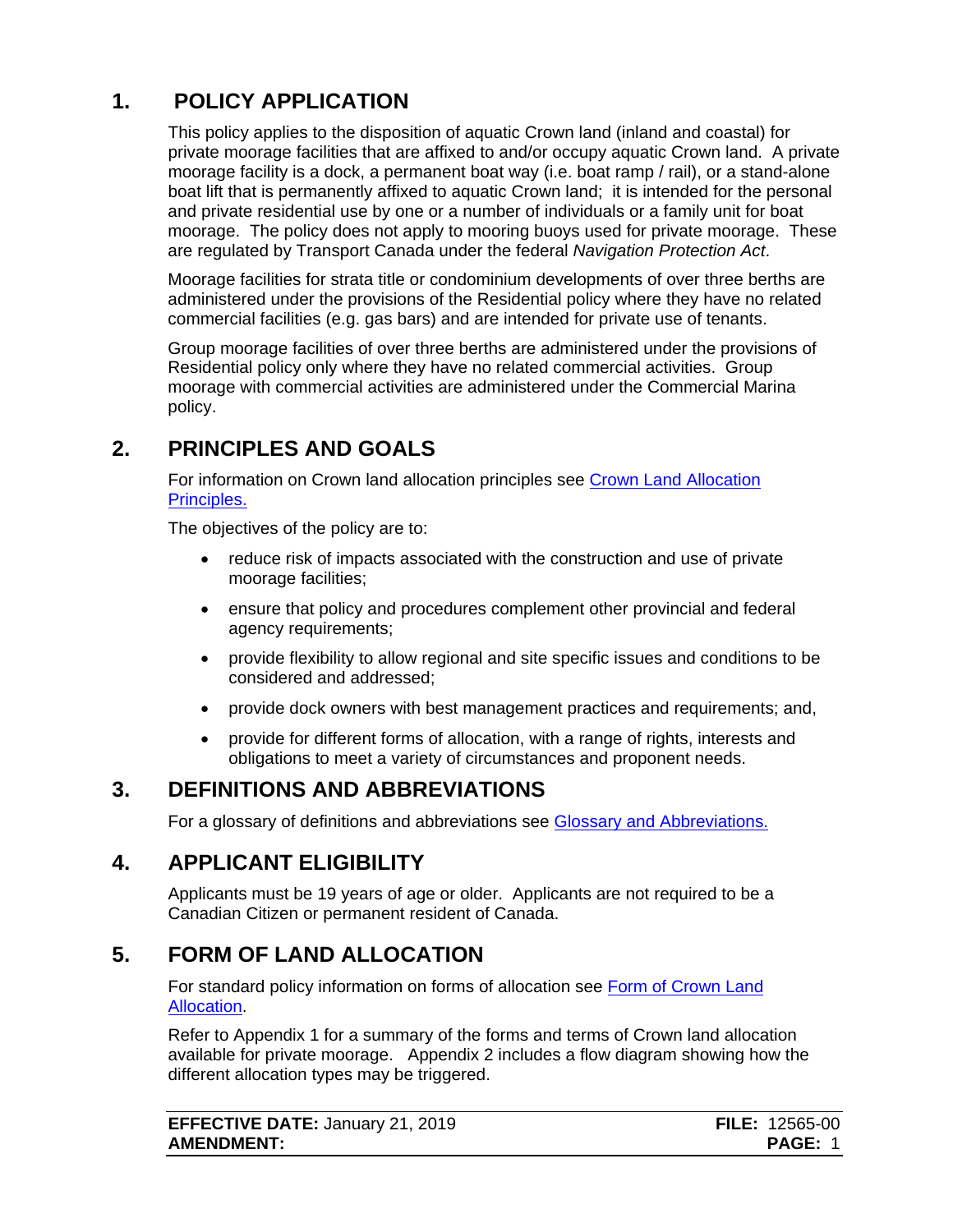## <span id="page-4-0"></span>**5.1 Permission**

There are two types of Permissions which are the typical forms of authorizations granted for private moorage.

Permissions do not convey rights to the land. A Permission conveys non-exclusive use for the purpose described, it is not a registerable interest that can be mortgaged and does not require a survey.

A Permission does not allow the holder to unduly impede public access along the foreshore within the permission area. However, this requirement does not preclude the permission holder from protecting improvements from damage resulting from causes other than natural wear and age. The permission holder must ensure improvements are constructed or located to allow reasonable public passage around or over the structure (e.g. raised walkways should be low enough to step onto and off, or stairs should be built to accommodate crossing the walkway).

Government may authorize overlapping and layering of tenures on the permission area.

Permissions typically do not have a fixed term or expiry date. They are granted for as long as the dock owner requires or until such time as the Authorizing Agency terminates or withdraws the permission.However, in limited circumstances it may be necessary to put a fixed term in place, e.g. to match the term of tenure remaining for the adjacent non fee-simple upland property or to run with the term of an upland owners consent (as per section 10.1.3).

The Minister (or delegate) can withdraw a Permission at any time without restriction. Notice of a withdrawal of a Permission should be given as long as possible in advance (e.g. 12 months), however, it is recognized that in some circumstances less notice time may be given.

There are two types of Permission available: General Permissions and Specific Permissions.

### **5.1.1 General Permission**

The General Permission is available for ocean, lake and river docks located on Crown land, and is granted without the need for an application. As long as a person constructs and uses their dock in accordance with the terms and conditions contained in the General Permission document they will be deemed authorized. If, however, the proposed dock or an existing dock does not meet the conditions and requirements stated in the General Permission, an application for a Specific Permission will be required.

A General Permission does not apply to docks that are in areas designated as:

- application-only areas (refer to Section 10.2 for more details);
- Land Act section 15 reserves , section 16 withdrawals from disposition or section 17 conditional withdrawals; or
- Protected Areas, such as ecological areas, parks, conservancies or wildlife management areas.

A General Permission is only granted to owners of waterfront property with riparian rights to the adjacent Crown foreshore where the dock is located; and only if no other private moorage facilities are fronting the upland property.

| <b>FILE: 12565-00</b> | <b>EFFECTIVE DATE: January 21, 2019</b> |
|-----------------------|-----------------------------------------|
| <b>PAGE: 2</b>        | <b>AMENDMENT:</b>                       |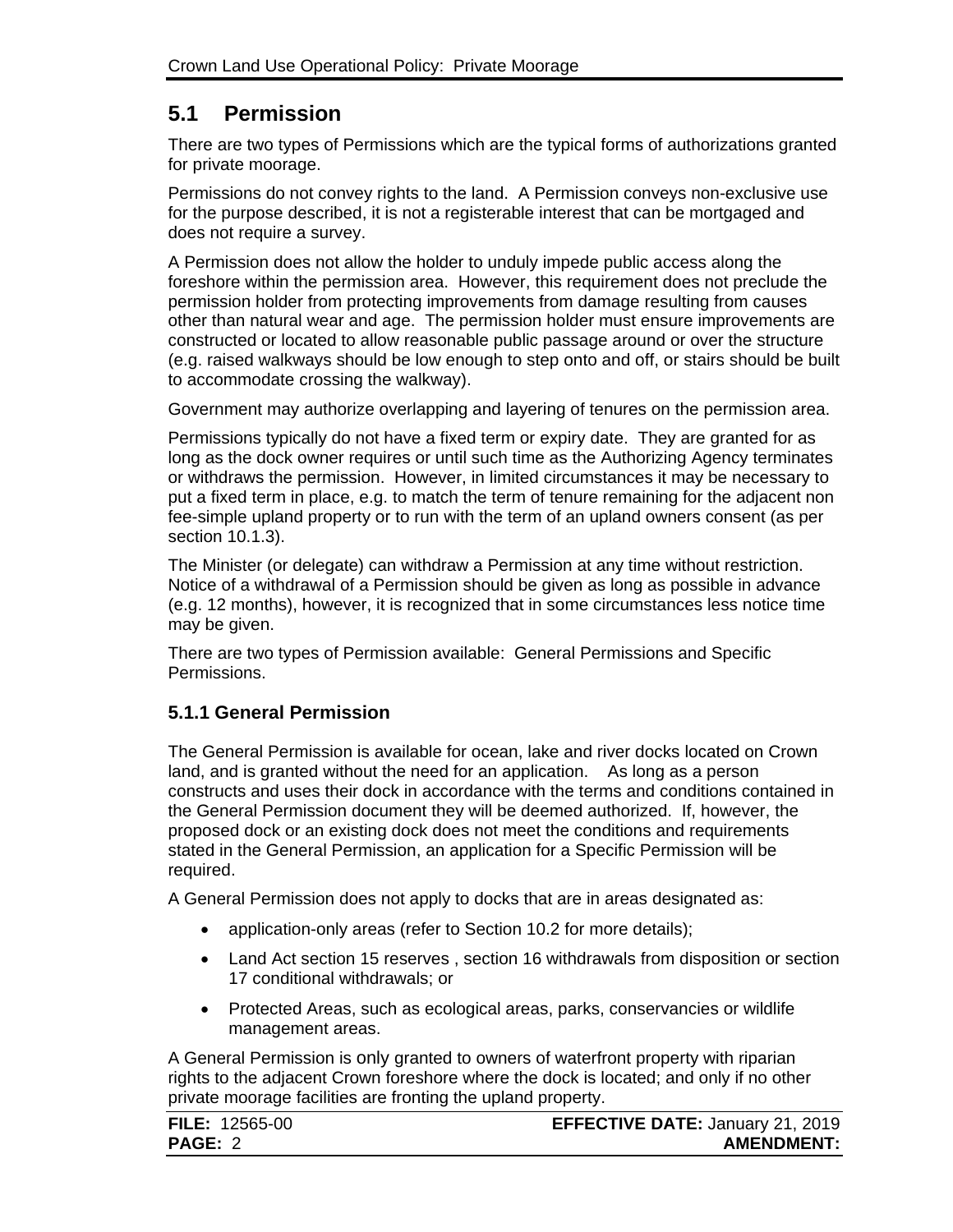The General Permission document which contains the full set of conditions and requirements is available on the Crown Land Uses webpage at:

[https://www2.gov.bc.ca/gov/content/industry/crown-land-water/crown-land/crown-land](https://www2.gov.bc.ca/gov/content?id=D4E02206691145208CD6DAE7B658CF2B)[uses/residential-uses/private-moorage](https://www2.gov.bc.ca/gov/content?id=D4E02206691145208CD6DAE7B658CF2B)

If it is unclear whether a client's dock qualifies for a General Permission, the client may be asked to provide additional information to help Authorizing Agency staff determine whether a General Permission is valid (e.g. a draft site plan showing design, location or orientation, title for upland property). In addition to meeting the criteria of the General Permission, clients may also be required to satisfy authorization requirements of other agencies and /or under other legislation (e.g. a notification of works in and about a stream in accordance with Section 11, *Water Sustainability Act)*.

### **5.1.2 Specific Permission**

The Specific Permission is the normal form of authorization granted upon application approval of a new or existing private moorage facility. Specific Permissions are available for:

- docks that do not meet the criteria of the General Permission;
- private moorage facilities that are within designated application-only areas; or
- permanent boat ways/ boat ramps and stand-alone boat lifts.

Specific Permissions are available to owners or Crown lessees of waterfront property with riparian rights to the adjacent foreshore where a private moorage facility is to be located. Only one private moorage facility is allowed per waterfront property.

Specific Permissions may be granted for strata title moorage or group moorage facilities of three berths or less (refer to section 8 for more details).

## <span id="page-5-0"></span>**5.2 Lease**

The maximum term for a lease is 20 years.

A lease for a private moorage facility is not issued for a period greater than the remaining term of the Crown land residential tenure on the adjacent upland property.

The leaseholder will not be able to interfere with public access over the lease area, or interrupt passage by the public over the intertidal area.

Only one private moorage facility is allowed per waterfront property.

# **6. SURVEY**

<span id="page-5-1"></span>Requirements for legal survey of the proposed aquatic tenure area will be at the discretion of the Authorizing Agency. Survey is not normally required where natural features define the land, or where the likelihood of boundary conflict is minimal. As the duration/intensity of use and the level of investment increase, so does the advisability of survey.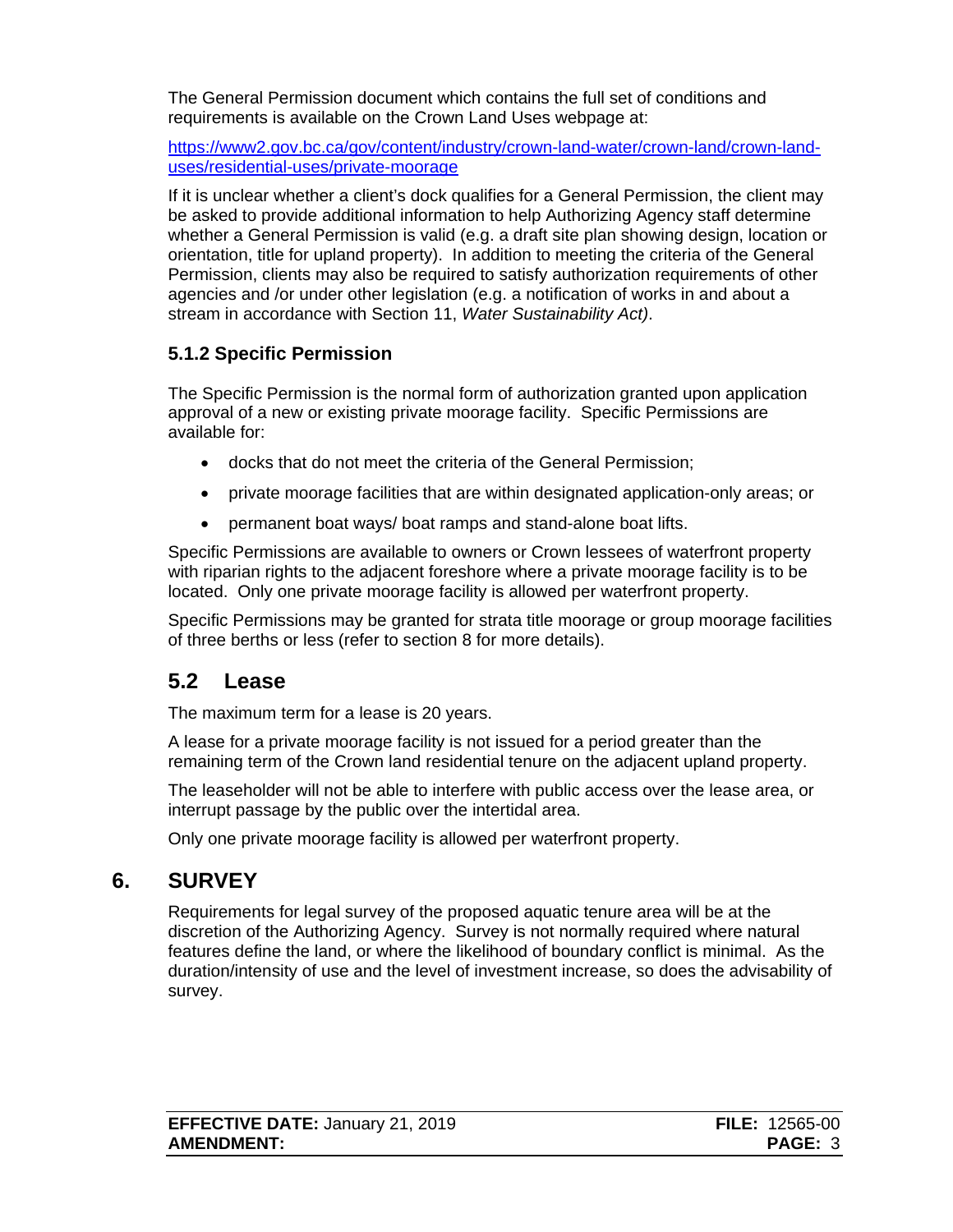## <span id="page-6-0"></span>**7. AUTHORIZATIONS FOR SMALL MULTI-BERTH MOORAGE FACILITIES**

Group moorage facilities or strata title moorage facilities, with three berths or less may be issued a Specific Permission. For facilities with more than three berths owners must apply under the [Residential Policy.](https://www2.gov.bc.ca/assets/gov/farming-natural-resources-and-industry/natural-resource-use/land-water-use/crown-land/residential.pdf)

Group moorage will be available to local resident groups/associations or community organizations where:

- the area has boat access only, no public transportation and there is very limited availability of public and commercial moorage; or
- group moorage may reduce cumulative impacts that could result from waterfront property owners developing multiple single docks.

Important considerations when locating a group moorage facility include availability of adjacent parking, as well as impact on neighbouring property owners and public access.

Commercial activity is prohibited at group moorage sites including the renting or selling of berths, but not including any necessary membership fees to cover maintenance and administrative costs.

A riparian agreement is required between the members of any association or group and the owner of an upland property that the group moorage facility is fronting. If the facility is located adjacent to a road allowance consent by the Ministry of Transportation and Infrastructure will be required.

## <span id="page-6-1"></span>**8. FORESHORE FILLS, BREAKWATERS AND NON-MOORAGE STRUCTURES**

Proposals are not accepted for new foreshore fills, breakwaters or other non-moorage foreshore improvements (e.g. sun decks, boat houses) that may be included with plans for a private moorage facility. In exceptional circumstances authorization for certain foreshore improvements can be considered as ancillary to residential use and may be authorized in accordance with the Residential Policy.

# **9. PRICING POLICY**

<span id="page-6-2"></span>For information on pricing see the **Pricing Policy.** 

For information on application and service fees see the [Crown Land Fees Procedure.](https://www2.gov.bc.ca/assets/gov/farming-natural-resources-and-industry/natural-resource-use/land-water-use/crown-land/fees.pdf)

# **10. ALLOCATION PROCESSES**

<span id="page-6-3"></span>For detailed standard information on allocation processes see [Allocation Procedures -](https://www2.gov.bc.ca/assets/gov/farming-natural-resources-and-industry/natural-resource-use/land-water-use/crown-land/ap_applications.pdf) [Applications.](https://www2.gov.bc.ca/assets/gov/farming-natural-resources-and-industry/natural-resource-use/land-water-use/crown-land/ap_applications.pdf)

Additional and special requirements for private moorage allocations are listed below.

# <span id="page-6-4"></span>**10.1 Applications**

Specific Permissions and leases are offered in response to an application. General Permissions do not require an application.

| <b>FILE: 12565-00</b> | <b>EFFECTIVE DATE: January 21, 2019</b> |
|-----------------------|-----------------------------------------|
| <b>PAGE: 4</b>        | <b>AMENDMENT:</b>                       |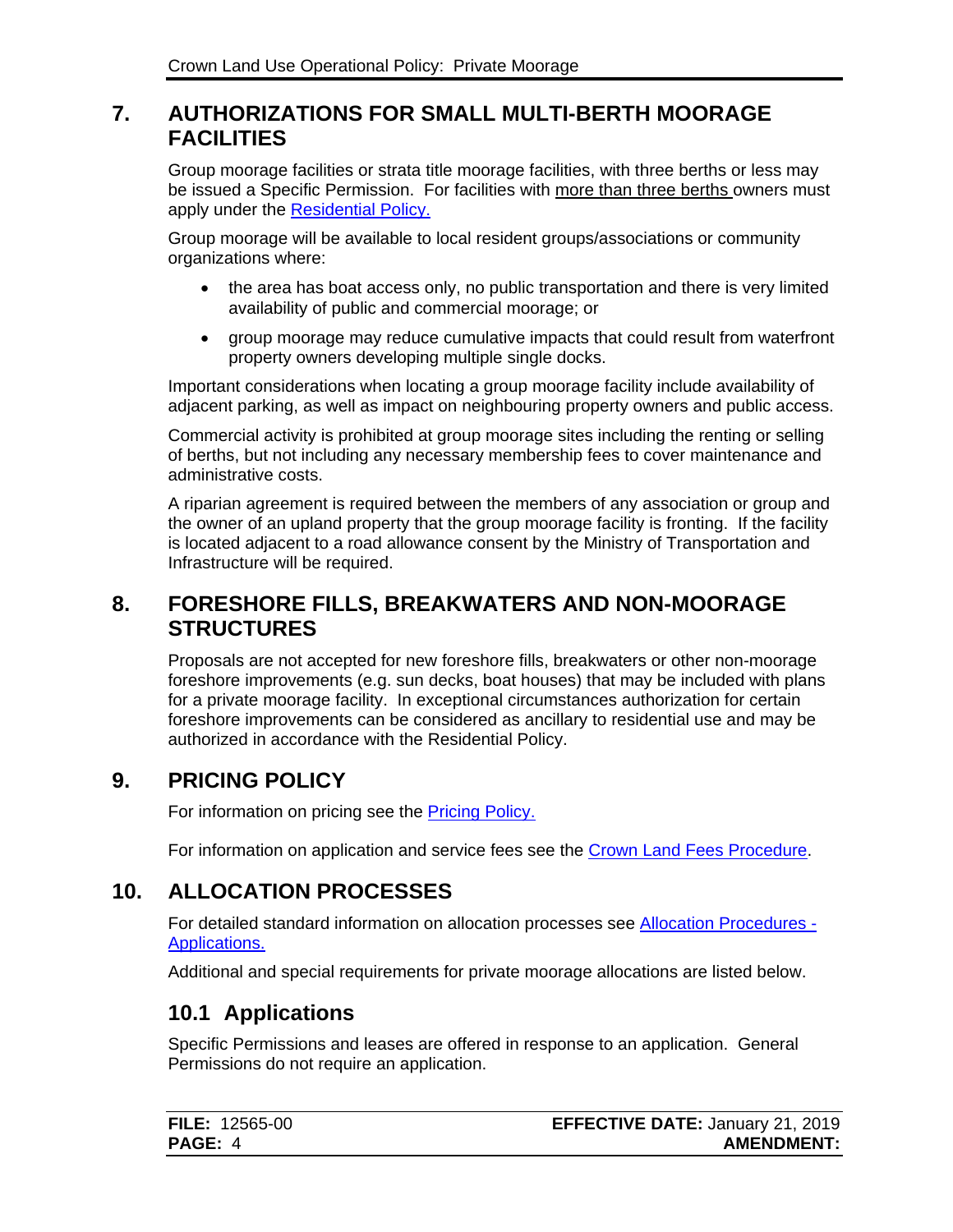### <span id="page-7-0"></span>**10.1.1 Application Package**

In general, packages will include:

- appropriate application fees;
- requested mapping and plans (see appendix 4 for sample plans); and,
- required information about the proposed land use.

Refer to section 10.1.2 (below) for information on specific requirements.

### **Management Plan and Tenure Boundaries**

A management plan is required to accompany private moorage applications.

When processing tenures or specific permissions, staff are to ensure that permission or tenure boundaries encompass the minimum area required to authorize the placement of necessary improvements (including boat lifts and anchor lines). The permission or tenure area should not include unoccupied open water or tidal areas between structural improvements.

Refer to Section 11.4.1, Development Requirements, as well as the Private Moorage Requirements and Best Management Practices (Appendix 3) for additional factors that may affect the placement and design of a private moorage facility.

### **Identification of Users**

Where application for a private moorage facility is made by more than one individual, the names of all individuals will be included in the tenure document. The exception will be for moorage facilities under the name of registered community organizations.

If possible group moorage tenures should be in the name of a registered society or association to avoid having to undertake assignments every time a member of the group changes.

### <span id="page-7-1"></span>**10.1.2 Application Acceptance**

A complete application package will include the material described in the Application Requirements Checklists for private moorage, available at the following web links:

- [Marine](http://www2.gov.bc.ca/assets/gov/farming-natural-resources-and-industry/natural-resource-use/land-water-use/crown-land/checklist_marine.pdf)
- [Freshwater](http://www2.gov.bc.ca/assets/gov/farming-natural-resources-and-industry/natural-resource-use/land-water-use/crown-land/checklist_freshwater.pdf)

### <span id="page-7-2"></span>**10.1.3 Advertising/Notification**

### Upland Owner Consent

Individuals wishing to construct a dock that may infringe on the riparian right of access of an adjacent upland property must obtain consent from the upland owner or tenure holder.

# <span id="page-7-3"></span>**10.2 Designated Application-only Areas**

In certain designated areas General Permissions will not apply. In these areas, docks will require an application for a Specific Permission. The application process will allow for site specific evaluation and consideration to address local circumstances and conditions before authorization is granted.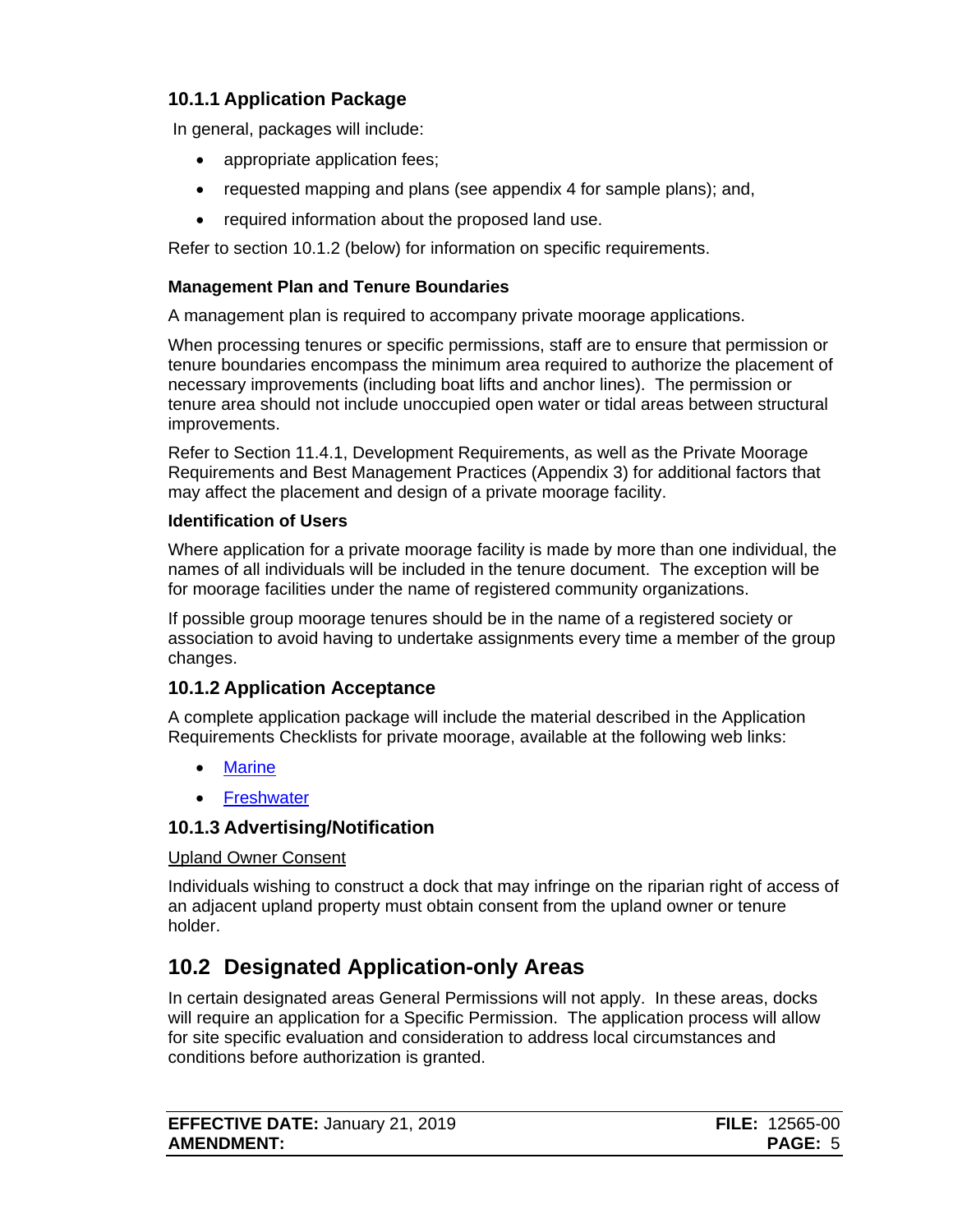Application-only areas will cover areas that will generally have a higher risk of impacts or user conflicts related to the construction and use of any size dock.

Regional operations of the Authorizing Agency may work with provincial and federal resource agencies, First Nations and communities to identify appropriate applicationonly areas. Once designated, information on these specific areas will be available from the Authorizing Agency.

Refer to Appendix 5 for a detailed description of the process and criteria for designating application-only areas.

# **11. TENURE ADMINISTRATION**

<span id="page-8-0"></span>For standard tenure administration information see the [Tenure Administration](https://www2.gov.bc.ca/assets/gov/farming-natural-resources-and-industry/natural-resource-use/land-water-use/crown-land/ta_general.pdf)  [Procedure.](https://www2.gov.bc.ca/assets/gov/farming-natural-resources-and-industry/natural-resource-use/land-water-use/crown-land/ta_general.pdf)

Additional and special requirements for private moorage allocations are:

### <span id="page-8-1"></span>**11.1 Insurance**

Authorized users are required to ensure that they keep in force a homeowner's insurance policy or other residential insurance policy, including general liability, in an amount specified in the tenure or permission document.

## <span id="page-8-2"></span>**11.2 Assignment and Sub-Tenuring**

Assignment of a Specific Permission will follow the same process as assignment of a private moorage lease.

Assignment of a General Permission is not required. If ownership of the associated upland property changes, the new owner will only need to ensure that the dock satisfies the conditions of the General Permission to be deemed the grantee.

## <span id="page-8-3"></span>**11.3 Tenure Replacement**

Permissions do not have a fixed term and will not require replacement. However, significant modification of a private moorage facility (e.g. increasing the size or dimensions, changing the orientation, adding other structures) may require replacing an existing General Permission with a Specific Permission, or replacing an existing Specific Permission with a new Specific Permission. Some modifications may only require consent of the Authorizing Agency without the need for replacement.

### <span id="page-8-4"></span>**12.4.1 Transition of Tenure Issued Under Former Policy**

An existing licence of occupation or lease issued under a previous private moorage policy is valid to term expiry. At the time of tenure expiration, if a dock satisfies the conditions of the General Permission, the dock will be deemed to have a General Permission. If the dock does not meet the criteria of a General Permission or is in an application-only area, the dock owner may apply for and replace the licence with a Specific Permission, or in some circumstances, a lease.

The holder of a lease or a licence of occupation may apply to replace their existing tenure with a Specific Permission at any time (i.e. in accordance with the conditions of their tenure and this policy). Refunds will not be provided for any prepaid tenure rental.

| <b>FILE: 12565-00</b> | <b>EFFECTIVE DATE: January 21, 2019</b> |
|-----------------------|-----------------------------------------|
| <b>PAGE: 6</b>        | <b>AMENDMENT:</b>                       |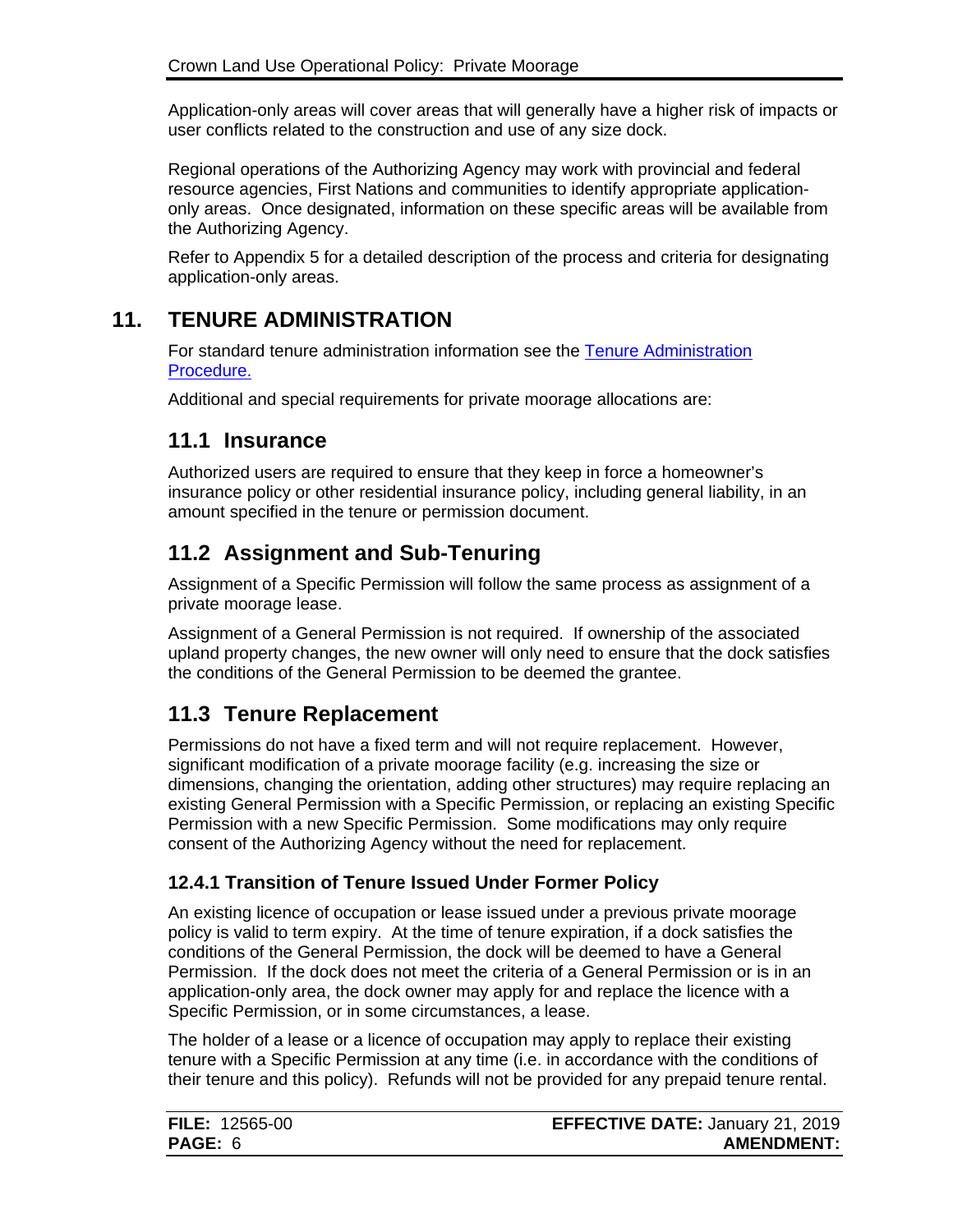# <span id="page-9-0"></span>**11.4 Monitoring and Enforcement**

### <span id="page-9-1"></span>**11.4.1 Development Requirements**

Lease and Permission documents will contain development requirements and restrictions associated with providing for public access, protecting the environment, avoiding navigation hazards and protecting community values.

The General Permission has an established set of requirements that cannot be varied from, whereas the Specific Permission provides for more flexibility which is facilitated through review and consideration of the application and proposed management plan. Refer to Appendix 3, Private Moorage Requirements and Best Management Practices for further information on development requirements, restrictions and guidelines.

Private moorage facilities must also be developed and used in compliance with federal and provincial legislative requirements.

Private moorage facilities may also have to comply with other agency requirements and permits (e.g. Transport Canada, BC Ministry of Environment, Fisheries and Oceans Canada). These may be identified through the application referral process; however, it is ultimately up to the applicant to ensure that they are in compliance and have the appropriate approvals in place with these other agencies.

# **12. VARIANCE**

<span id="page-9-2"></span>Variances to this policy must be completed in accordance with the [Policy Variance](https://www2.gov.bc.ca/assets/gov/farming-natural-resources-and-industry/natural-resource-use/land-water-use/crown-land/variance.pdf) [Procedure.](http://www.for.gov.bc.ca/Land_Tenures/documents/procedures/variance.pdf)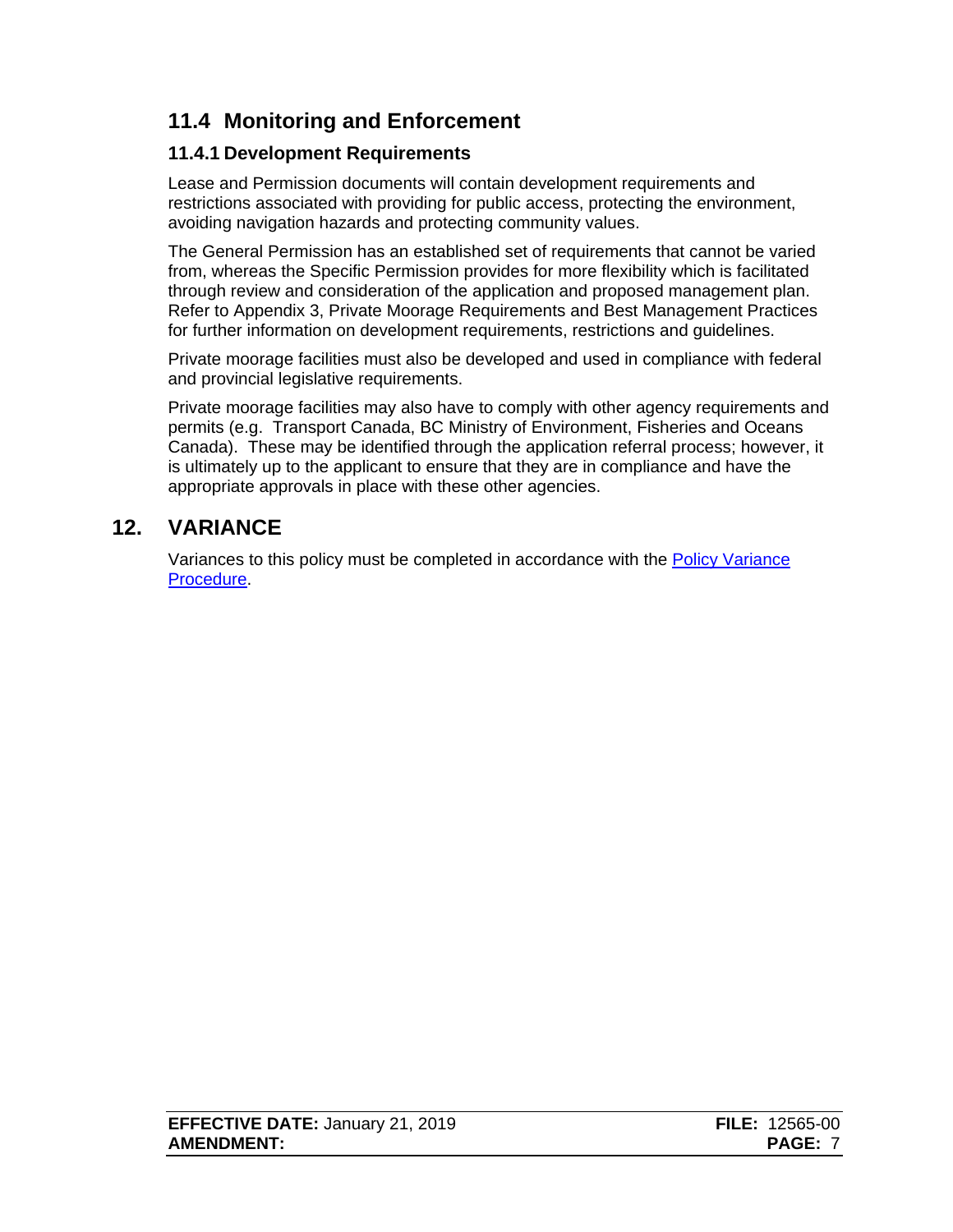# <span id="page-10-0"></span>**APPENDIX 1. PRIVATE MOORAGE POLICY SUMMARY**

| <b>FORM OF AUTHORIZATION</b> | <b>NORMAL</b><br><b>TERM</b>                 | <b>METHOD OF</b><br><b>DISPOSITION</b>                                                        |
|------------------------------|----------------------------------------------|-----------------------------------------------------------------------------------------------|
| <b>General Permission</b>    | No fixed term or expiry date                 | No application.<br><b>General Permission</b><br>criteria / requirements<br>must be satisfied. |
| <b>Specific Permission</b>   | No fixed term or expiry<br>date <sup>1</sup> | Application. required                                                                         |
| Lease                        | 20 year term                                 | Application required                                                                          |

 $\overline{a}$ 

<span id="page-10-1"></span><sup>&</sup>lt;sup>1</sup> Fixed terms may be put in place in limited circumstances, e.g. to match the term of tenure remaining for the adjacent non fee-simple upland property,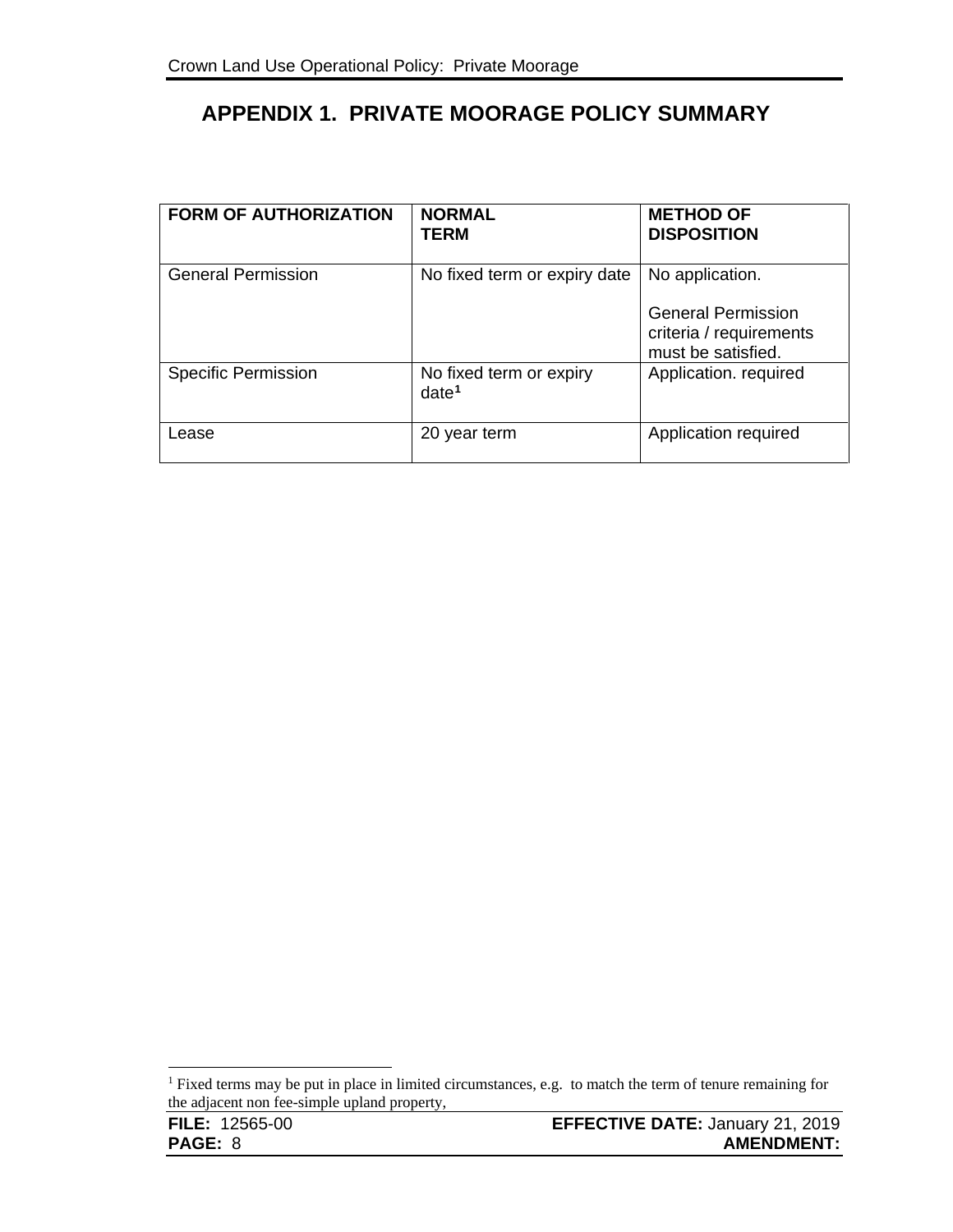# <span id="page-11-0"></span>**APPENDIX 2. PRIVATE MOORAGE PROGRAM – ALLOCATION OVERVIEW**

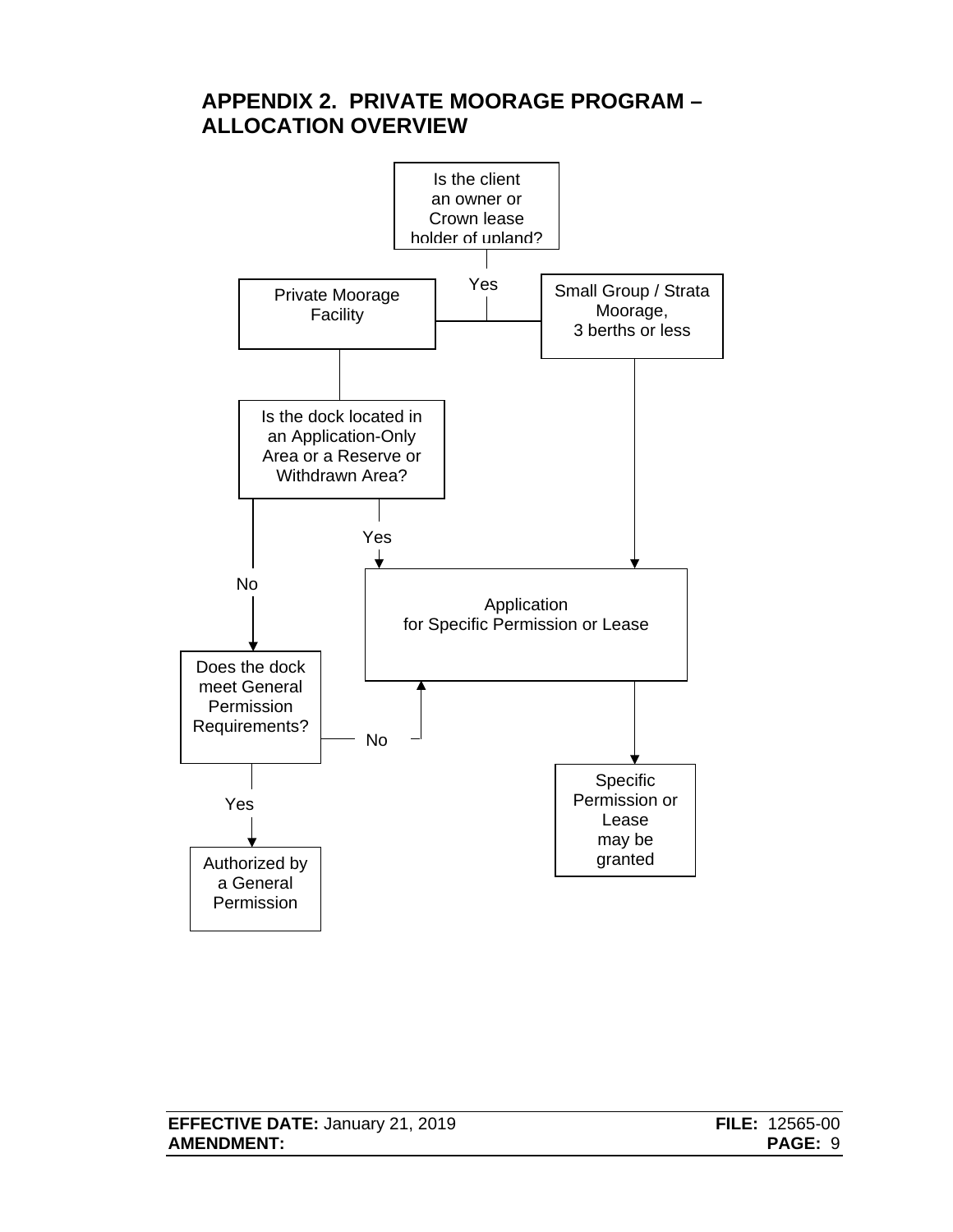## <span id="page-12-0"></span>**APPENDIX 3 REQUIREMENTS AND BEST MANAGEMENT PRACTICES**

#### **Designing Your Private Moorage Facility**

#### **Protecting Our Shores and Coastlines**

Crown land is a public asset and the Province has a responsibility to ensure it is managed to maximize and sustain the flow of economic, social and environmental benefits to British Columbians, now and in the future. Crown land is available for the use, benefit and enjoyment of all British Columbians.

The Private Moorage policy is intended to provide owners and Crown tenure holders of waterfront property an opportunity to occupy and use the Crown foreshore fronting their property for personal and private use, and guide that use so that it does not impact the environment, navigation, safety, community values, public and First Nation interests and the legal rights of others.

This document is intended to help ensure compliance with the *Land Act* and other agency requirements. In addition, it provides recommended practices that have been demonstrated to be an effective and practical means of preventing or limiting harmful impacts associated with the construction and maintenance of private moorage facilities.

#### **For all shoreline improvement projects, always remember:**

**Contact Your Local FrontCounter BC Office.** FrontCounter BC staff can review your proposal and confirm whether an application is required. FrontCounter BC will also provide information on other authorizations or approvals that may be required. Call FrontCounter BC toll free at 1-877-855-3222 or visit [www.frontcounterbc.gov.bc.ca](http://www.frontcounterbc.gov.bc.ca/) to find your local office.

**Your project plan may require approval from more than one provincial or federal agency**, such as the Ministry of Environment for works that fall under the *Water Sustainability Act*, Transport Canada that fall under the *Navigable Waters Protection Act*, or the Fisheries and Oceans Canada for works that fall under the federal *Fisheries Act.* For further information, consult the links below.

**Your project must adhere to local government requirements.** Consult your local bylaws and official community plans to ensure your improvement is in compliance with all applicable laws and zoning.

#### **Requirements for All Private Moorage Facilities**

**DO:** 

- **Construct only one private moorage facility per property** (e.g. only one dock or one boat way, not both).
- **If it is located in a marine environment ensure that it is limited to a single dock which consists of an elevated pier leading to a ramp and one moorage float only.**
- **Ensure that all structures (i.e. dock, boat way, boat lifts) are at least 5 metres from the projected side property line (6 metres if adjacent to a**

| <b>FILE: 12565-00</b> | <b>EFFECTIVE DATE: January 21, 2019</b> |
|-----------------------|-----------------------------------------|
| <b>PAGE: 10</b>       | <b>AMENDMENT:</b>                       |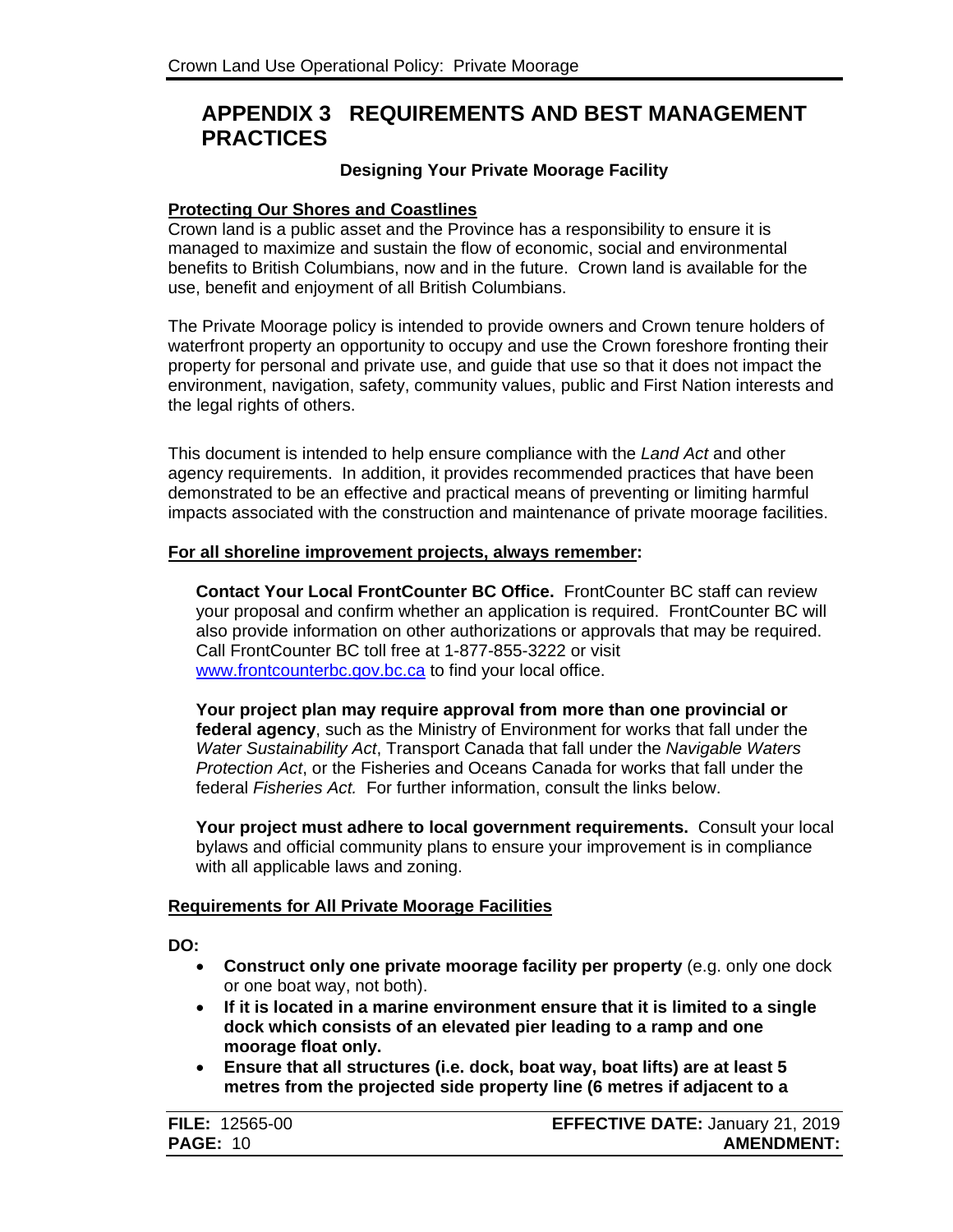**dedicated public beach access or park), and at least 10 metres from any existing dock or structure.** (Note: The "projected side property line" is a perpendicular extension from the general trend of the shoreline, commencing at the intersection of the side property line and the natural boundary.)

- **All docks should be oriented at right angles to the general trend of the shoreline.**
- **Ensure dock structures are not grounded at low water/low tide.** All docks must be on pilings/suspended or floating at all times.
- **Work in the water outside of spawning and nursery periods.** Consult [local](https://www2.gov.bc.ca/gov/content?id=9BE18CCD0EA041E69352FF8284E2A316)  [work timing windows,](https://www2.gov.bc.ca/gov/content?id=9BE18CCD0EA041E69352FF8284E2A316) available through the Ministry of Environment.
- **Work away from the water.** To avoid water contamination in the construction of your dock, conduct as many construction activities as is practicable, well back from the water.
- **Remain sensitive to views, impacts on neighbours, and orientation to neighbouring docks.**
- **Keep the dock and the Crown land beneath the dock in a safe, clean and sanitary condition.**

#### **DO NOT:**

- **Interfere with navigation.** This can be a particular issue on rivers, coves and other narrow water bodies. Offshore end of the structure should be at least 30 metres (100 feet) from navigation channels. Ensuring this distance will help avoid contravening the federal *Navigable Waters Protection Act.*
- **Interfere with an upland owner's common law riparian rights,** including the right of access to deep water.
- **Use fill below the present natural boundary**.
- **Dredge on the foreshore.**
- **Use roofed or covered structures** on or adjacent to the dock unless permitted by local bylaw.
- **Use crib foundations or solid core structures made of cement or steel sheeting.** These types of dock structures block the free flow of water and can cause erosion and impact habitat.
- **Unduly impede public access along the foreshore.** Between high water and low water mark, structures cannot block public access along a beach or foreshore area, unless reasonable alternative means of passage are available to enable going around or across the structure (e.g. stairs over a dock).
- **Use structures for non-moorage purposes**. Non-moorage uses include placement of such things as beach houses, storage sheds, gazebos, raised sun decks, and hot tubs –. In exceptional circumstances some non-moorage uses may be considered for tenure under the Residential policy; these will be considered on a case by case basis only.

#### **General Permission - Requirements**

Individuals cannot build on or develop aquatic Crown land, including Crown foreshore, without the province's authorization, even if they own adjacent property or "upland." However, a General Permission is in place for use of aquatic Crown land if the dock structure satisfies the criteria and conditions described in the document: [https://www2.gov.bc.ca/gov/content/industry/crown-land-water/crown-land/crown-land](https://www2.gov.bc.ca/gov/content?id=D4E02206691145208CD6DAE7B658CF2B)[uses/residential-uses/private-moorage](https://www2.gov.bc.ca/gov/content?id=D4E02206691145208CD6DAE7B658CF2B)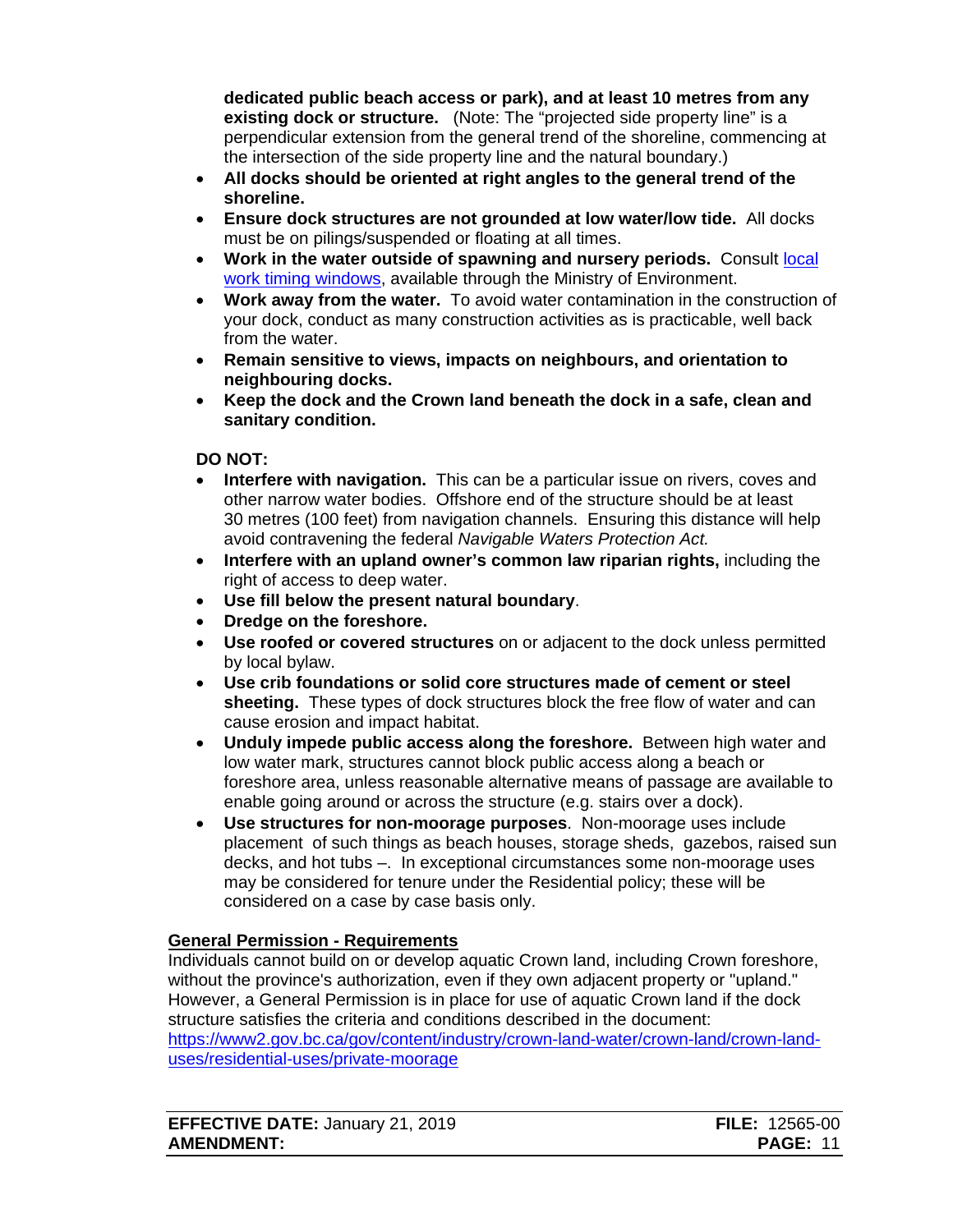Please note: There is no application required for General Permissions. Varying from any of the listed requirements triggers the need to apply for a Specific Permission. ( Leases may also be applied for in limited circumstances; consult the policy for more information on leases.)

#### **Specific Permission - Requirements**

A Specific Permission must be applied for, if the dock or private moorage facility:

- does not adhere to any of the requirements of the General Permission;
- is located in an Application-Only Area;
- is for group moorage of three berths or less.

An application is required before a Specific Permission can be granted. Satisfying the requirements for all private moorage facilities will reduce the risk of impacts associated with their construction and use, and will improve the chance of getting agency approval.

#### **For Further Reading:**

- The Dock and Shore Primer, Fisheries and Oceans Canada: [http://www.dfo](http://www.dfo-mpo.gc.ca/Library/337927.pdf)[mpo.gc.ca/Library/337927.pdf](http://www.dfo-mpo.gc.ca/Library/337927.pdf)
- Ministry of Environment Best management Practices for Small Boat Moorage: [http://www.env.gov.bc.ca/okanagan/documents/BMPSmallBoatMoorage\\_Workin](http://www.env.gov.bc.ca/okanagan/documents/BMPSmallBoatMoorage_WorkingDraft.pdf) [gDraft.pdf](http://www.env.gov.bc.ca/okanagan/documents/BMPSmallBoatMoorage_WorkingDraft.pdf)

#### **Provincial and Federal Regulatory Jurisdictions:**

- FrontCounter BC: 1-877-3222 (toll-free) or<http://www.frontcounterbc.gov.bc.ca/>
- Private Moorage Policy, Ministry of Forests, Lands and Natural Resource Operations: [http://www2.gov.bc.ca/assets/gov/farming-natural-resources-and](http://www2.gov.bc.ca/assets/gov/farming-natural-resources-and-industry/natural-resource-use/land-water-use/crown-land/private_moorage.pdf)[industry/natural-resource-use/land-water-use/crown-land/private\\_moorage.pdf](http://www2.gov.bc.ca/assets/gov/farming-natural-resources-and-industry/natural-resource-use/land-water-use/crown-land/private_moorage.pdf)
- Fisheries and Oceans Canada, Measures to Avoid Causing Harm to Fish and Fish Habitat: [http://www.dfo-mpo.gc.ca/pnw-ppe/measures-mesures/measures](http://www.dfo-mpo.gc.ca/pnw-ppe/measures-mesures/measures-mesures-eng.html)[mesures-eng.html](http://www.dfo-mpo.gc.ca/pnw-ppe/measures-mesures/measures-mesures-eng.html)
- Ministry of Environment Working Around Water: [http://www2.gov.bc.ca/gov/content/environment/air-land-water/water/water](http://www2.gov.bc.ca/gov/content/environment/air-land-water/water/water-licensing-rights/working-around-water)[licensing-rights/working-around-water](http://www2.gov.bc.ca/gov/content/environment/air-land-water/water/water-licensing-rights/working-around-water)
- Transport Canada, Docks and Boathouses and the Navigable Waters Protection Act:<http://www.tc.gc.ca/marinesafety/TP/tp14595/menu.htm>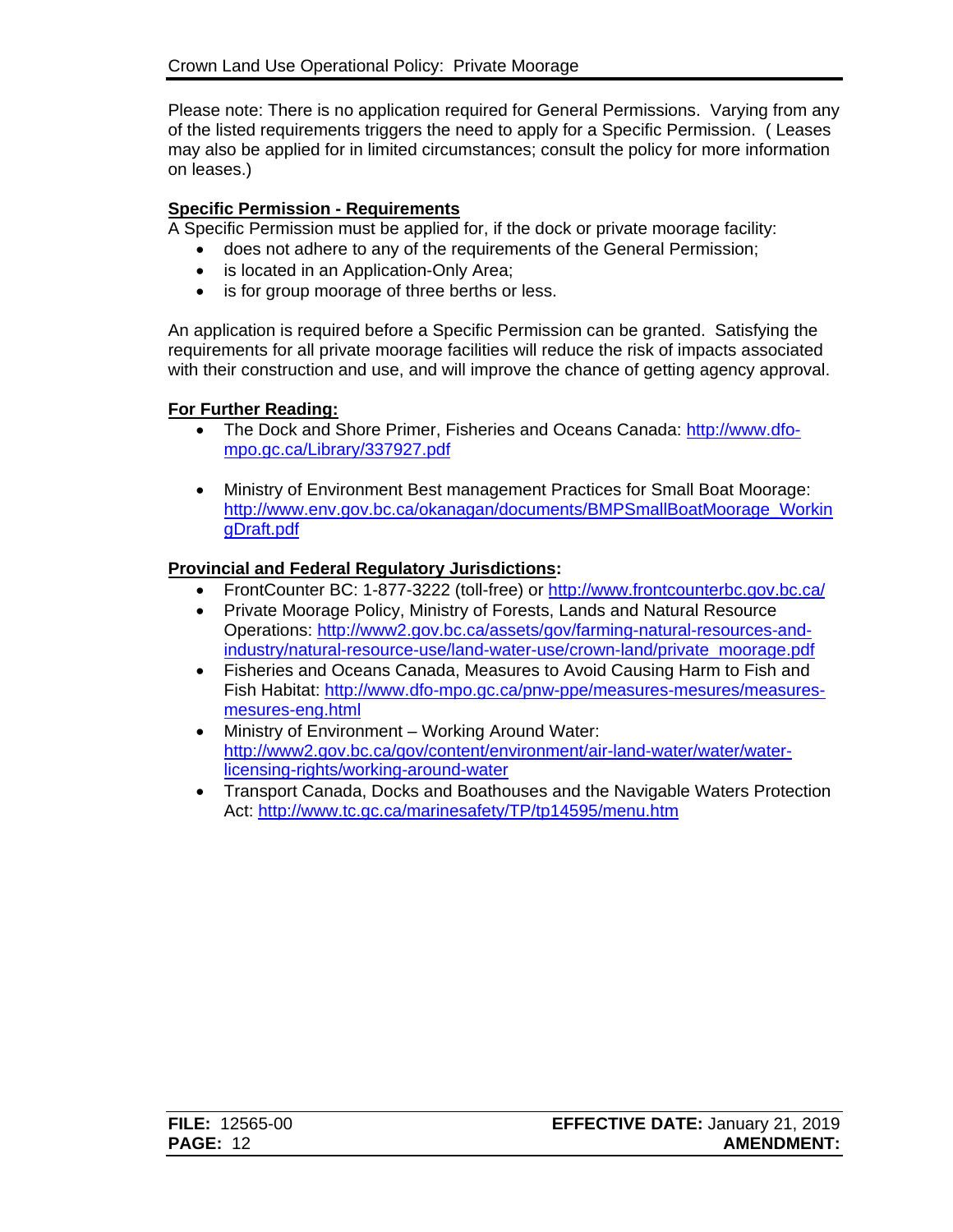## <span id="page-15-0"></span>**APPENDIX 4 APPLICATION REQUIREMENTS - EXAMPLE PLANS**

#### **1) SMALL SCALE GENERAL SITE PLAN 'A':**

The purpose of this map is to indicate the location of the application in relation to surveyed parcels and geographic features.

The following information must be included:

- a) Scale bar  $(1:20,000$  scale preferred;  $1 \text{cm} = 200$  meters)
- b) Indicated true North
- c) Geographic references (named water body, river)
- d) Legal description of upland property
- e) Major survey lines
- f) Location of foreshore application.



| <b>EFFECTIVE DATE: January 21, 2019</b> | <b>FILE: 12565-00</b> |
|-----------------------------------------|-----------------------|
| <b>AMENDMENT:</b>                       | <b>PAGE: 13</b>       |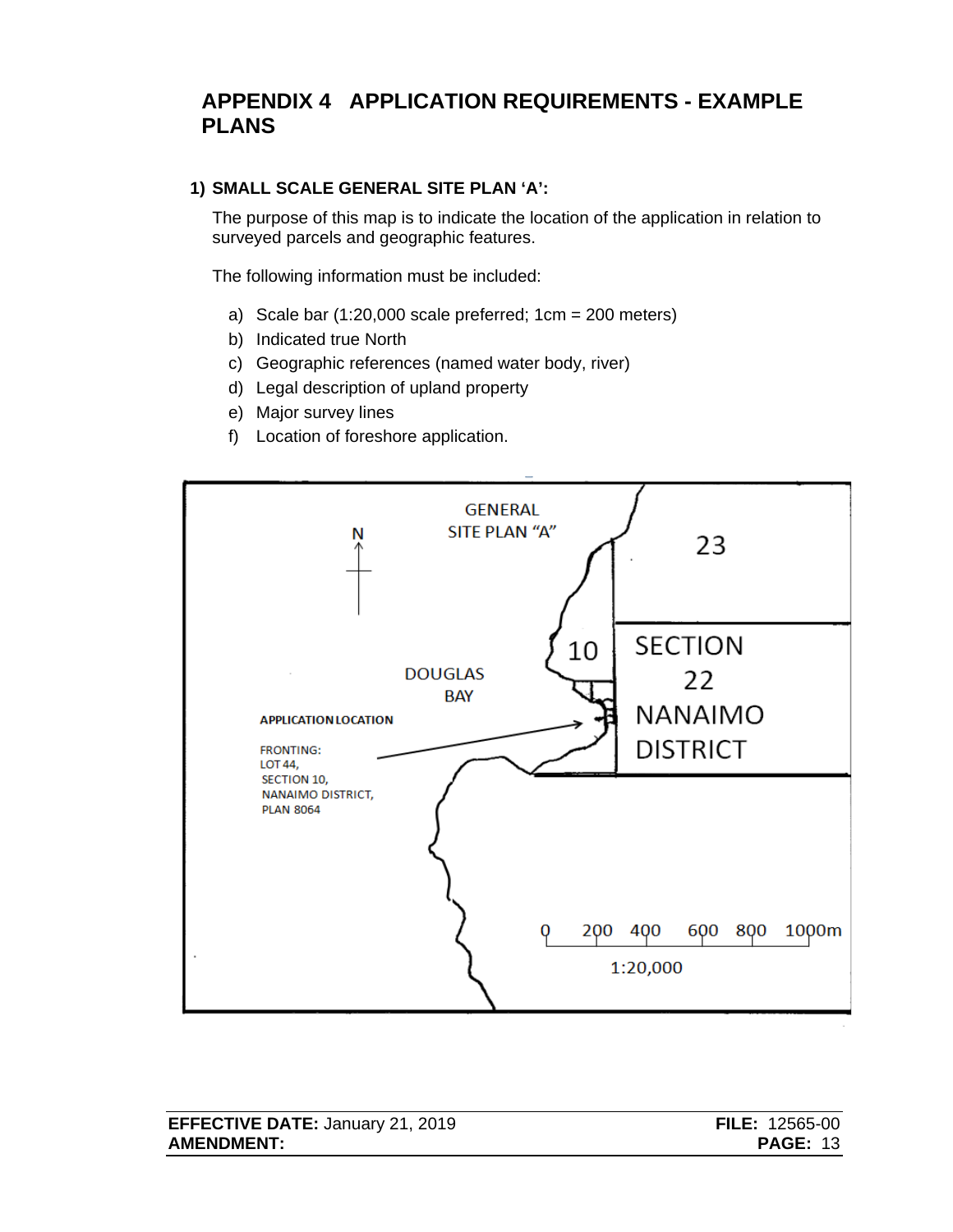#### **2) MEDIUM SCALE SITE PLAN 'B' USING OFFICIAL SURVEY PLAN OF APPLICANT'S PROPERTY**

The purpose of this plan is to show whether or not the proposed private moorage structures would restrict the rights of other shoreland property owners to have deep water marine navigation access to their properties.

The following information must be included:

- a) Scale bar  $(1: 1000 1: 2000$  scale preferred;  $1cm = 10-20$  meters)
- b) Indicated true North
- c) Legal description of upland property
- d) Adjacent property boundaries
- e) Point of Commencement (P.O.C.) referenced from an indicated survey pin
- f) Application area boundaries and dock structure/cables etc.
- g) 2 and 5 meter isobaths
- h) Low water mark
- i) Location of nearby existing moorage structures

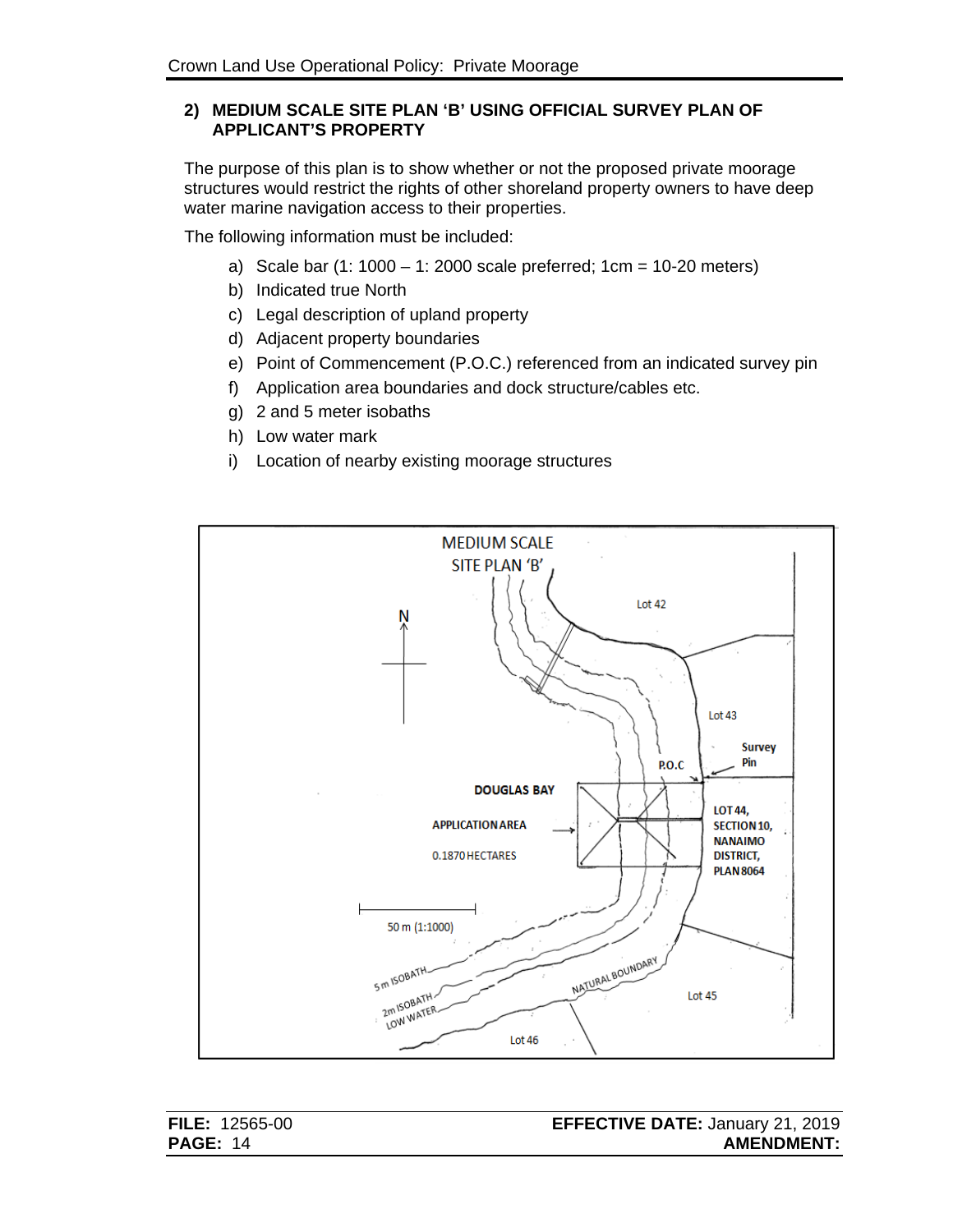### **3) LARGE SCALE SITE PLAN 'C'**

The following information must be included:

- a) Scale bar (1:150-1:200 scale preferred; 1cm = 1.5 2.0 meters)
- b) Indicated true North
- c) Legal description of upland property
- d) Application area boundaries with distances and true bearings
- e) Natural boundary, low water, 2 meter and 5 meter isobaths
- f) Depth soundings (meters) reduced to chart datum
- g) Plan must show all proposed structures including pilings, float, ramp, cables, chains, anchor lines, etc.
- h) Survey pin and Point of Commencement (P.O.C.)
- i) Nature of seabed (sand, mud, rock, gravel)
- j) Observed marine vegetation within application area (kelp, eelgrass)
- k) Total area of application in hectares.

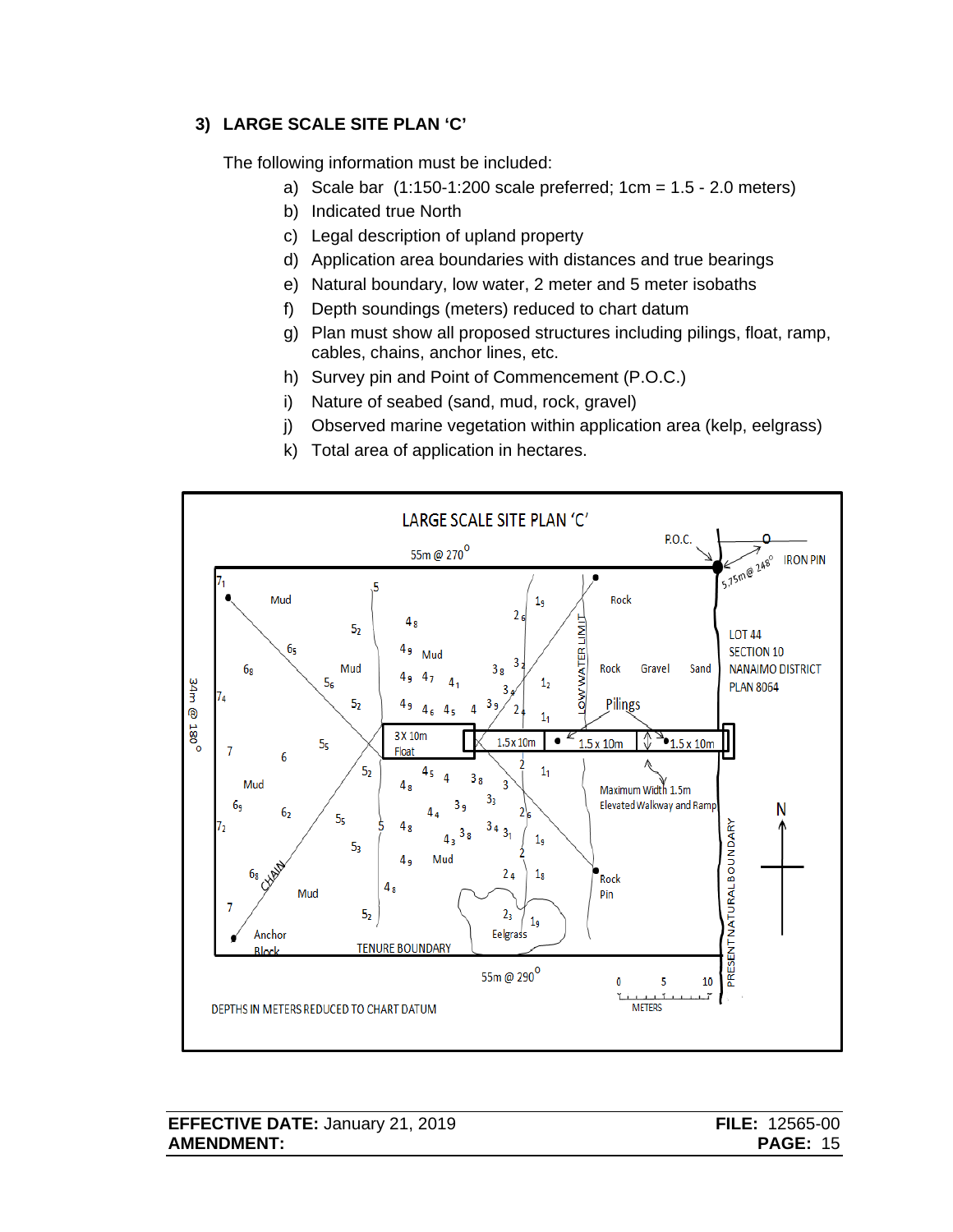#### **4) SIDE VIEW PLAN 'D'**

The HORIZONTAL scale bar must be IDENTICAL to Plan 'C'. A VERTICAL scale bar must be shown if the vertical scale is different from the horizontal scale. The following information must be included:

- a) Scale bar (1:150-1:200 scale preferred; 1cm = 1.5-2.0 meters)
- b) High and low water must be depicted on the plan as shown on example below
- c) Seaward boundary of the application site
- d) Profile of the shoreland property bank
- e) Present natural boundary
- f) All improvements seen in side view plan D including anchors, cables, float, ramp, walkway, rock pin, pilings, etc.

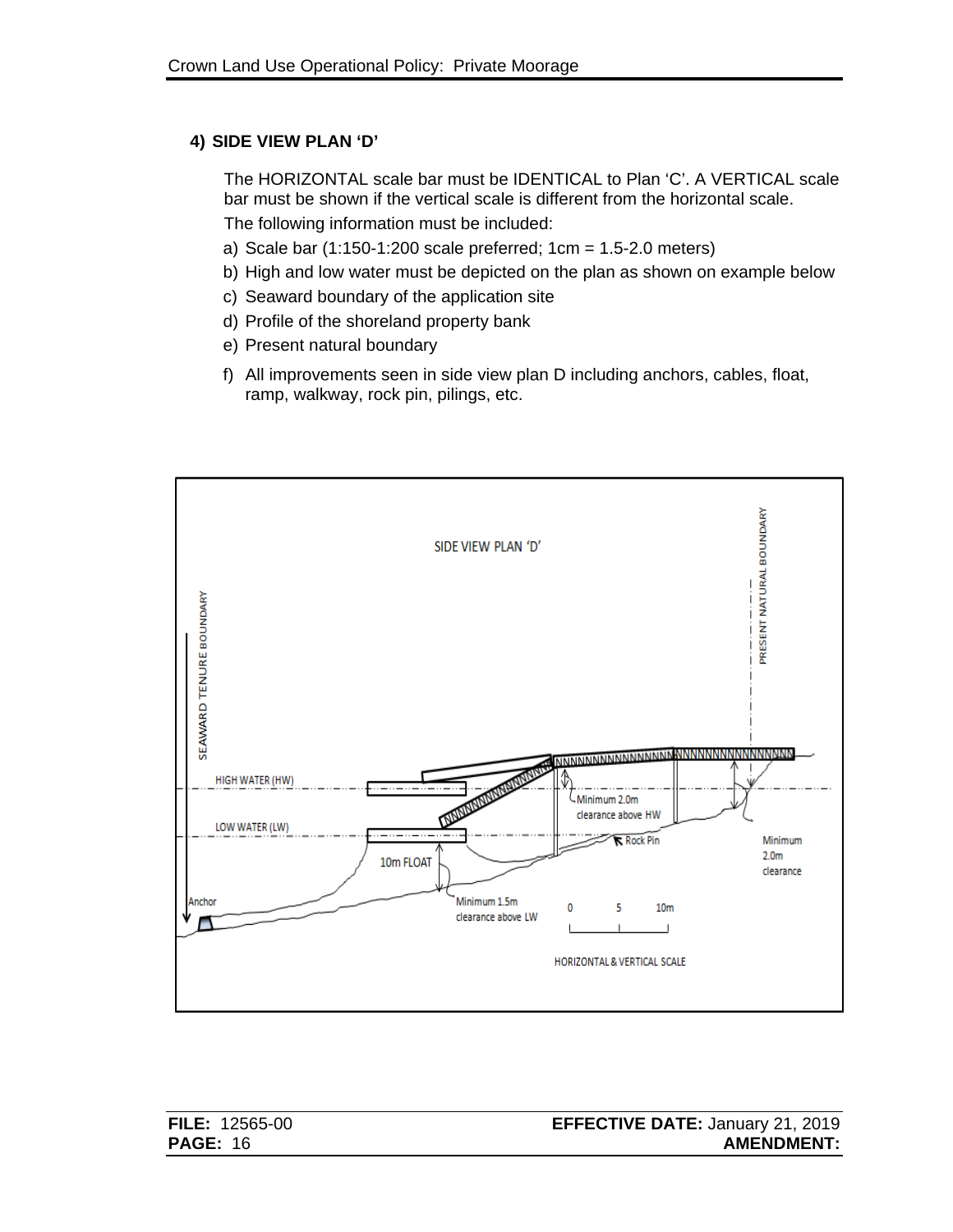#### **NOTES**:

Walkways and access ramps should be a minimum of 2.0 meters above the highest high water and have a minimum clearance of 2.0 meters above the seabed to allow unimpeded pedestrian passage along the foreshore at low tide.

The bottom of floats should be a minimum of 1.5 meters above the seabed during the lowest tide; this minimum will need to be increased if deep draft vessels are to be moored.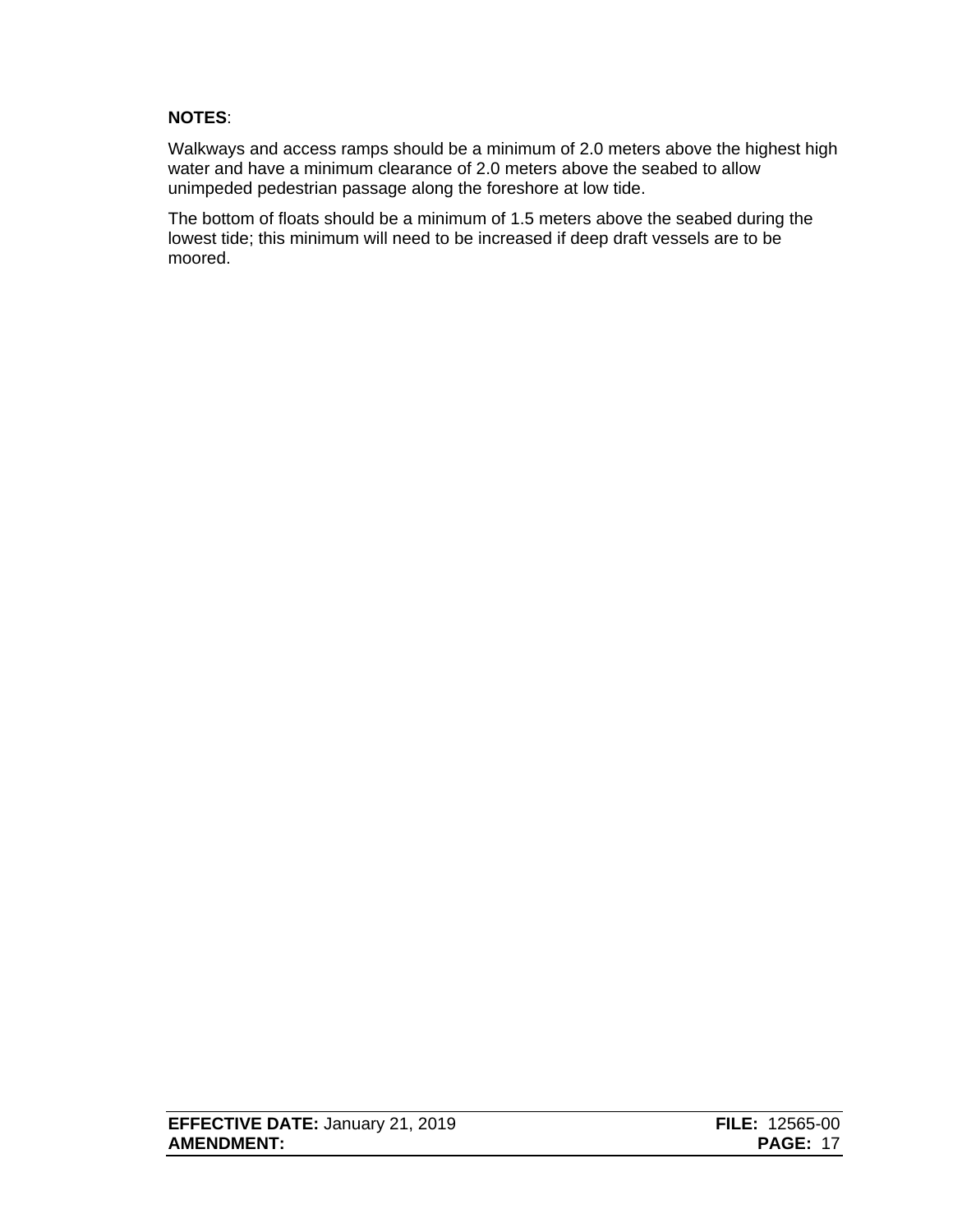# <span id="page-20-0"></span>**APPENDIX 5 PROCESS AND CRITERIA FOR DESIGNATING APPLICATION-ONLY AREAS**

#### **Purpose**

As part of the revised Private Moorage program, General Permissions for small docks can be granted without an application. However, regional authorizations have the discretion to designate areas as application-only areas within which General Permissions will not be granted. Due to known concerns or issues within these areas, proposals for small docks will be required to undergo site specific evaluation through the application process. Specific Permissions will be the normal form of authorization granted for docks within application-only areas.

The intent is to provide an added tool for mitigating risks known to be associated with specific locations and areas of interest.

#### **Roles and Responsibilities**

Agency staff

- The Regional Executive Director or designate, for the Ministry Responsible for the *Land Act* will be responsible for designating application only areas.
- the Ministry Responsible for the *Land Act* will work with provincial and federal resource agencies and First Nations, as needed, to identify potential applicationonly areas.
- the Ministry Responsible for the *Land Act* will create these areas as Notations of Interest<sup>[1](#page-20-1)</sup> and provide information to FrontCounter BC (regional operations).
- FrontCounter BC will maintain a list and/or map of these areas (e.g. NOIs are included in the ILRR);
- FrontCounter BC will provide information on the location of NOI areas to clients in response to enquiries
- Land Tenures Branch will monitor for implementation and address any policy issues that may arise.

#### **Clients**

Clients are encouraged to contact FrontCounter BC with information on their small dock proposal (location, site plan, design, etc.), so that staff can inform clients whether or not an application is required (i.e. is the proposal in an Application-Only area) and if appropriate, provide them with a web link to the General Permission.

#### **Process**

 $\ddot{\phantom{a}}$ 

The Ministry responsible for the *Land Act* may designate broad areas as application-only areas. These areas will be identified with input from resource agencies, local government and First Nations.

For instance, if a particular lake is known to have numerous user conflicts, the entire lake area may be designated through the use of a Notation of Interest. Further refinements to the areas, e.g. designating specific coves rather than the entire lake area, will be done as better information becomes available.

<span id="page-20-1"></span>**FILE:** 12565-00 **EFFECTIVE DATE:** January 21, 2019 **PAGE:** 18 **AMENDMENT: AMENDMENT: AMENDMENT:** <sup>1</sup> These areas may also be identified by additional tools to provide easier map identification by the public